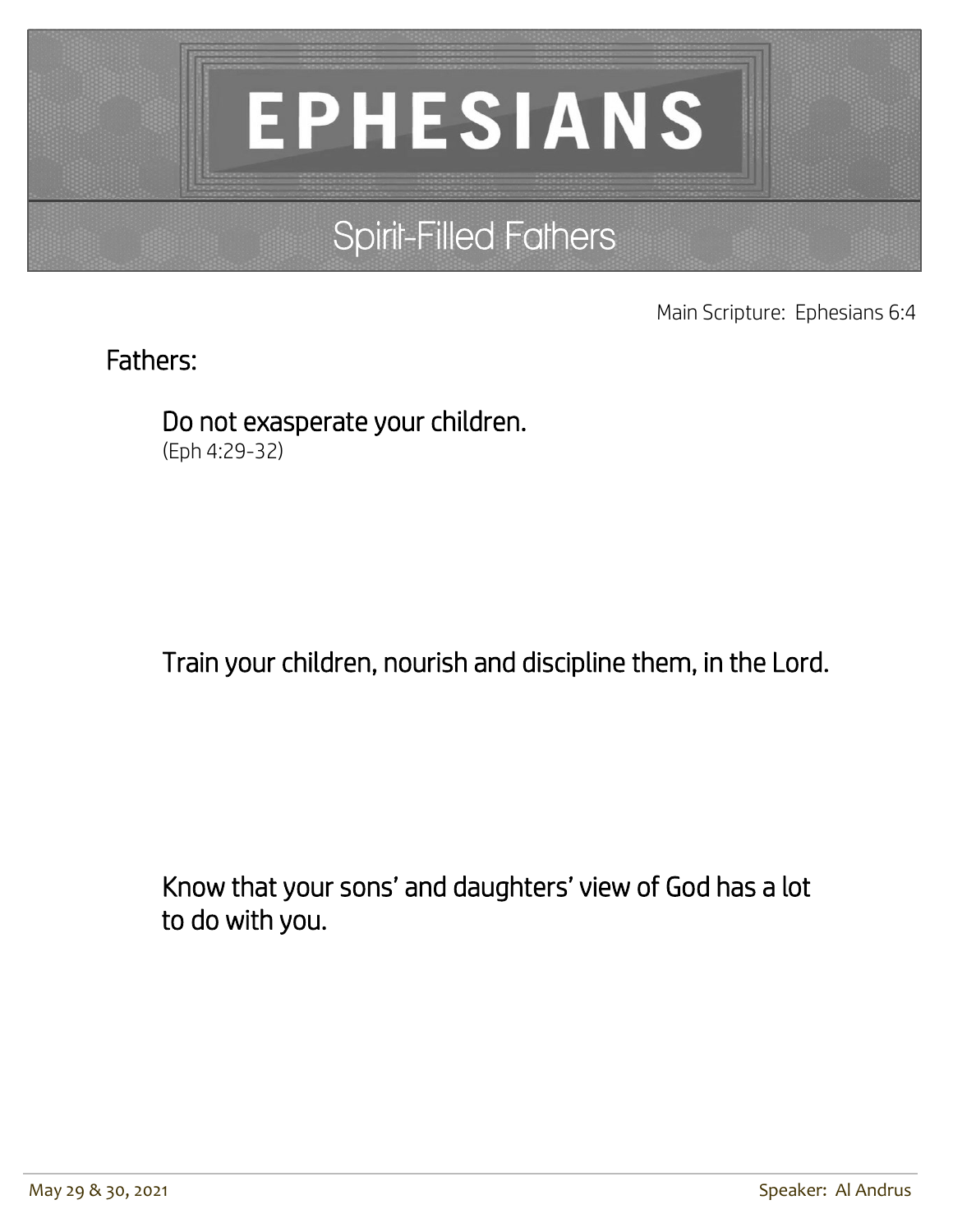### RULES TO RESOLVING CONFLICT

*Based on Ephesians 4:1-4, 15, 25-27, 29-32, and 5:1-2*

# **DO…**

- LISTEN God has given us two ears and one mouth; try to listen twice as much as you talk (Ephesians 4:29 "according to their needs," serving others, listening)
- SEEK to really understand your spouse's concerns (Ephesians 4:2)
- VALIDATE care about your spouse's perspective (Romans 12:3, 10)
- EMPATHIZE aim to understand and have compassion for how he/she feels (Romans 12:15)
- APOLOGIZE for your part in order to re-establish safety and trust (1 John 1:7-9)
- ◆ FORGIVE don't let the sun go down before the issue is settled (Ephesians 4:26, 32)
- ◆ GET HELP if you need it; someone to referee (Matthew 18:15-17)
- EXPRESS real feelings
- SPEAK in a respectful tone (Proverbs 15:1, 16:24; Romans 13:7; 1 Peter 2:17)



# **DO NOT…**

- YELL your opponent can tell you if you are too loud (Ephesians 4:29)
- LABEL, NAME-CALL, ASSASSINATE YOUR PARTNER'S CHARACTER OR BELITTLE THE ISSUES - "come on grow up" (Ephesians 4:29 "building up")
- MIND-READ telling your spouse what he/she is thinking or feeling (Ephesians 4:25 "truth")
- GENERALIZE "You never …" or "I'm always …" or exaggerate (Ephesians 4:25 "Is that true?")
- DWELL ON THE PAST if it has been forgiven, it should be forgotten (Ephesians 4:31 "bitterness")
- AVOID THE ISSUES, IGNORE OR WALK AWAY deal with one issue at a time; it is okay to ask permission for a time to cool but issues must be dealt with (Ephesians 4:31 "bitterness")
- ◆ SULK (Ephesians 4:31)
- PICK A BAD TIME in public, during headaches or illness (Ephesians 4:32)
- WITHHOLD AFFECTIONS AS A PUNISHMENT (I Corinthians 7:3-5 married couples)
- USE 'YOU' STATEMENTS "You make me mad", etc. Nobody has that power. You decide to act mad. Instead use "I" statements, "I feel mad."
- BRING OTHERS INTO THE FIGHT FOR SUPPORT "I'm going to tell Mom."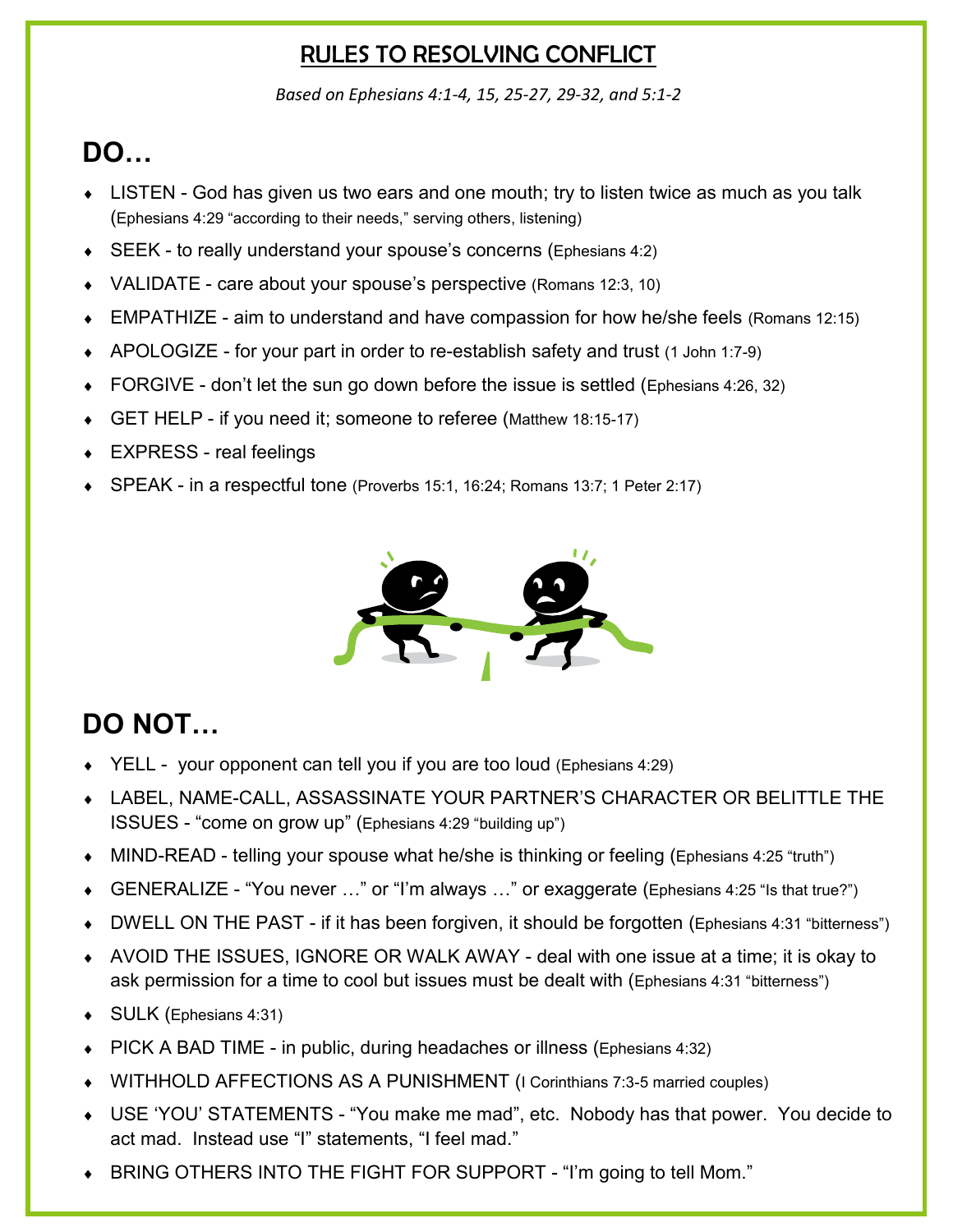## Healing the Father-Wound

- 1) Ensure that you have said yes to God's invitation, through Jesus, to be your Father—your heavenly Father. This is done by inviting Jesus into your life which enables you to walk in the filling of the Holy Spirit.
- 2) Know that Jesus wants to heal all who are broken-hearted.
	- Speak out (pray) your painful memories.
	- Ask Him to bring healing where there was wounding.
- 3) Forgive your father and let go of all the resentment, bitterness and anger.
	- For hurtful words.
	- For hurtful actions.
	- For not loving you.
	- For not blessing you.
	- For affecting your image of God, the Father.
- 4) Accept the truth about who you are as a child of God.
	- $\bullet$  Lam loved (John 3:16).
	- I am precious in His sight.
	- I will never be left or forsaken.
	- I will live forever with God my Father.
- 5) Meditate on the story of the prodigal son in Luke 15:11-32 and pay special attention to what is revealed about our heavenly Father.
	- We are free to choose our own path not forced, manipulated or shamed.
	- The Father waits patiently for us to return to Him.
	- When we return, He accepts us unconditionally.
	- He runs to accept and embrace us.
	- He values us by celebrating our return.
	- He loves us and offers forgiveness.
	- He wants a relationship with us for all eternity.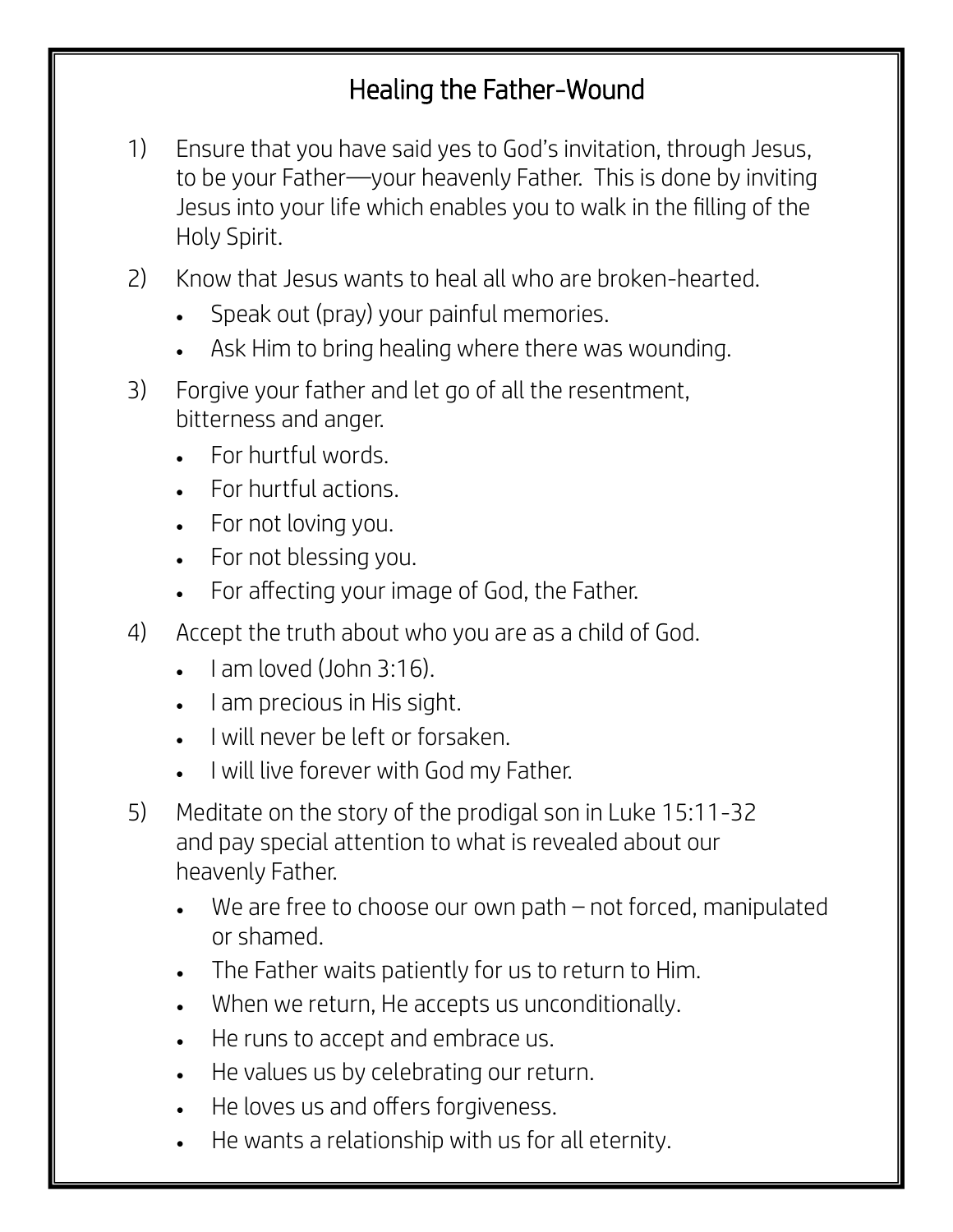## **Heartland Kids Weekend Bulletin**

*May 29-30, 2021*

#### **Ephesians 6:4**

*Fathers, do not exasperate your children; instead, bring them up in the training and instruction of the Lord."*

#### **Do not exasperate (***this means to frustrate***) your children.**

- God is perfect! And your parents, as awesome as they are, aren't always perfect. Your parents will make mistakes and let you down sometimes; but God, our heavenly Father, will never let you down!
- God sets an example for how moms and dads are supposed to love their kids. God loves us unconditionally, forgives us when we make mistakes, and He is the perfect example of a father.

#### **Train your children, nourish and discipline them, in the Lord.**

- God wants us to love our parents and family members. This means we need to be kind and speak to them with love and say sorry when we hurt them. God shows us how to love so that we can love our family well.
- God wants to have a relationship with us! You can talk to Him just like you talk to your friends, tell Him about your day and ask Him for help when you need it. You can read your Bible to learn more about God and you can ask your parents if you have any questions.

#### **Know that your sons' and daughters' view of God has a lot to do with you.**

- God is the perfect example of fatherly love; he loves you so much and will always be there for you, encouraging you, helping you and caring for you.
- In the story of the prodigal son (Luke 15:11-32), Jesus shows us fatherly love. God loves us and forgives us for our mistakes and will always want to have a relationship with us!

#### **Questions to ask as a family.**

- 1. How does God show us fatherly love?
- 2. God loves us so much! How can we show love to our parents and our family members?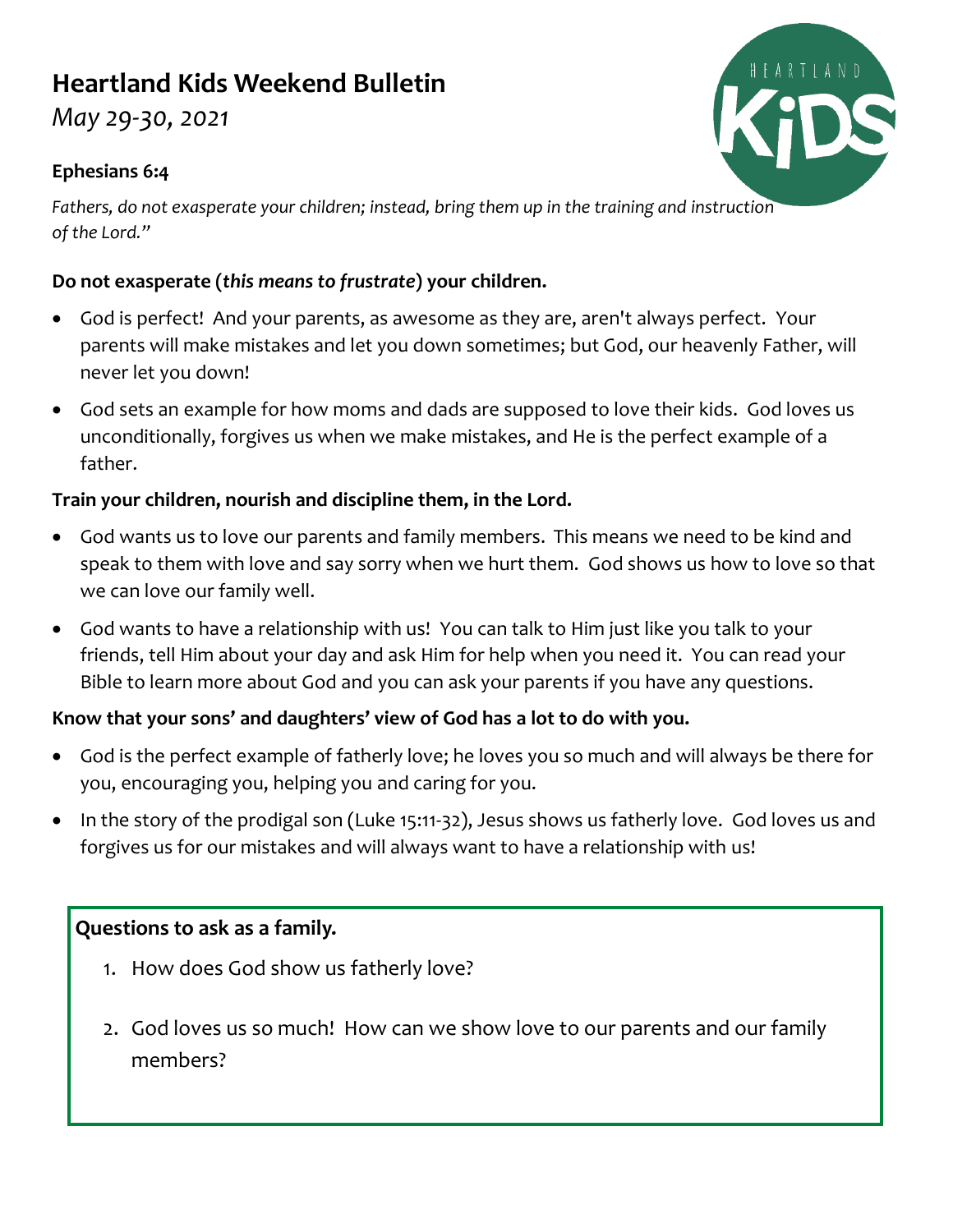# Draw a picture of what you learned today.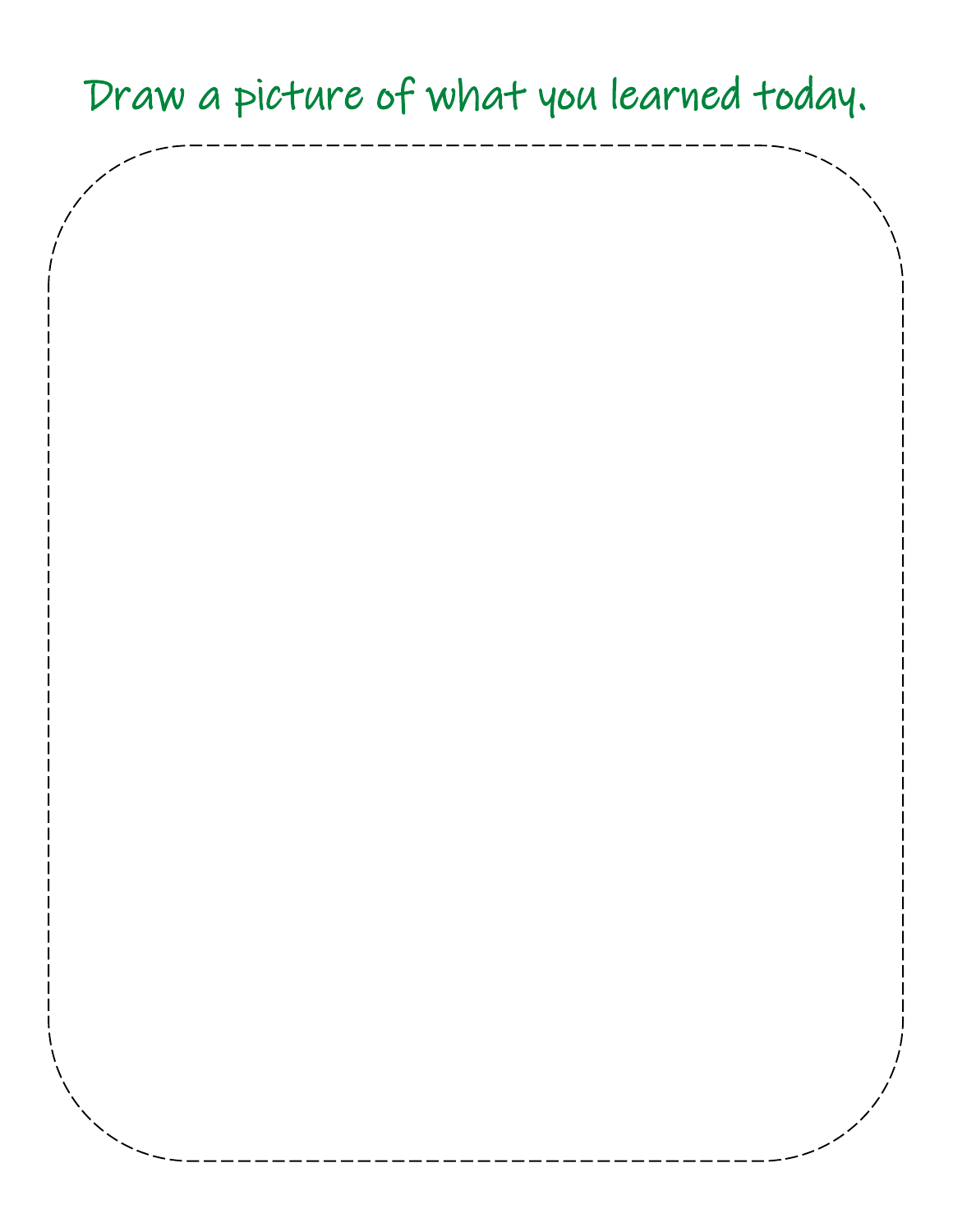# Family Challenge

Your family challenge this week is to write a card to your parents! In your card tell your parents all of the things you appreciate about them.

We also encourage you to read the story of the prodigal son (Luke 15:11-32) together as a family. Talk about how this story shows God's fatherly love.

Have a great weekend!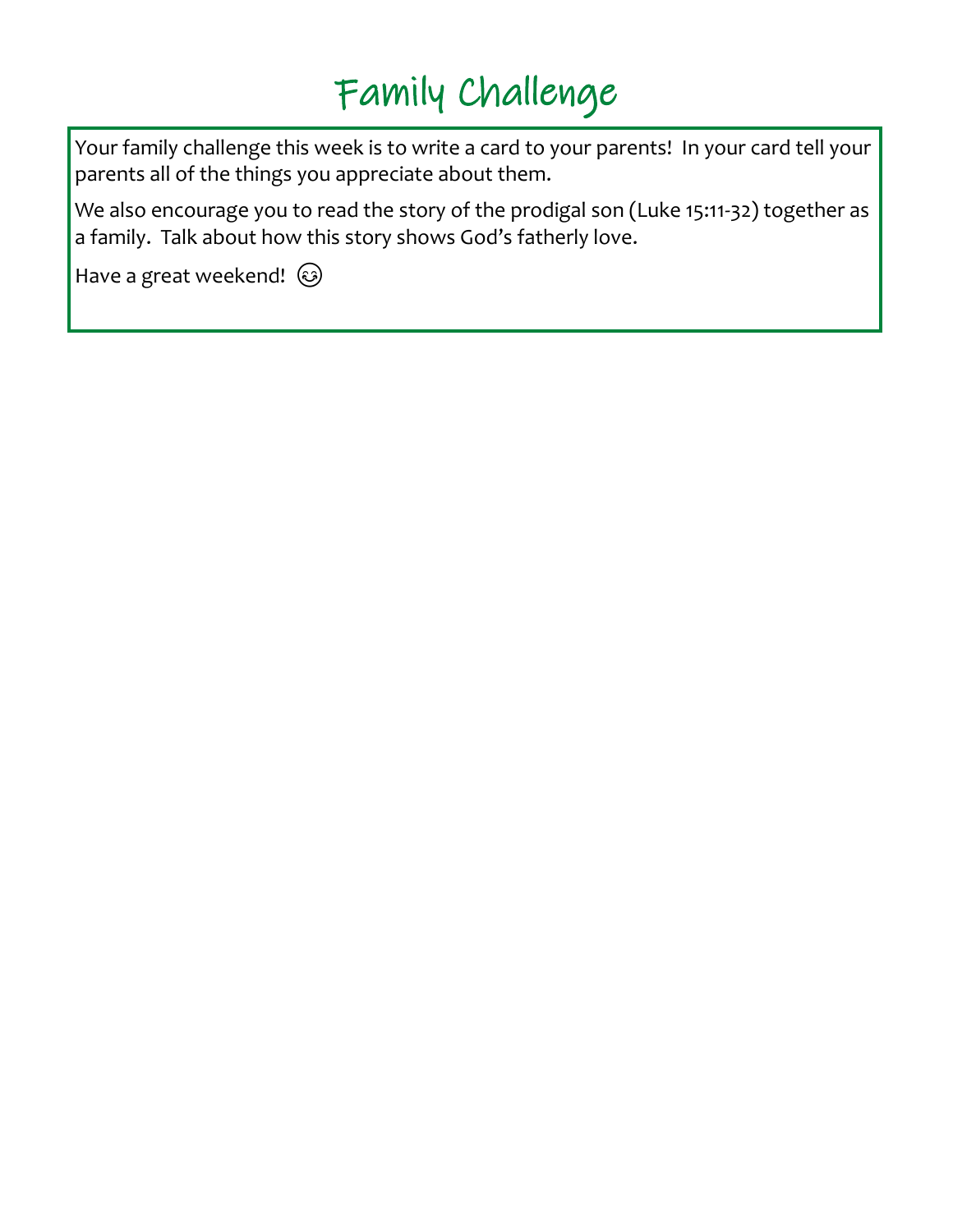# God's Fatherly Love Word Search

Try finding all the words in this word search! All of the words relate to God's love for us and how He shows us His Fatherly love.



Education.com

Build your own custom worksheet at education.com/worksheet-generator @ 2007 - 2021 Education.com